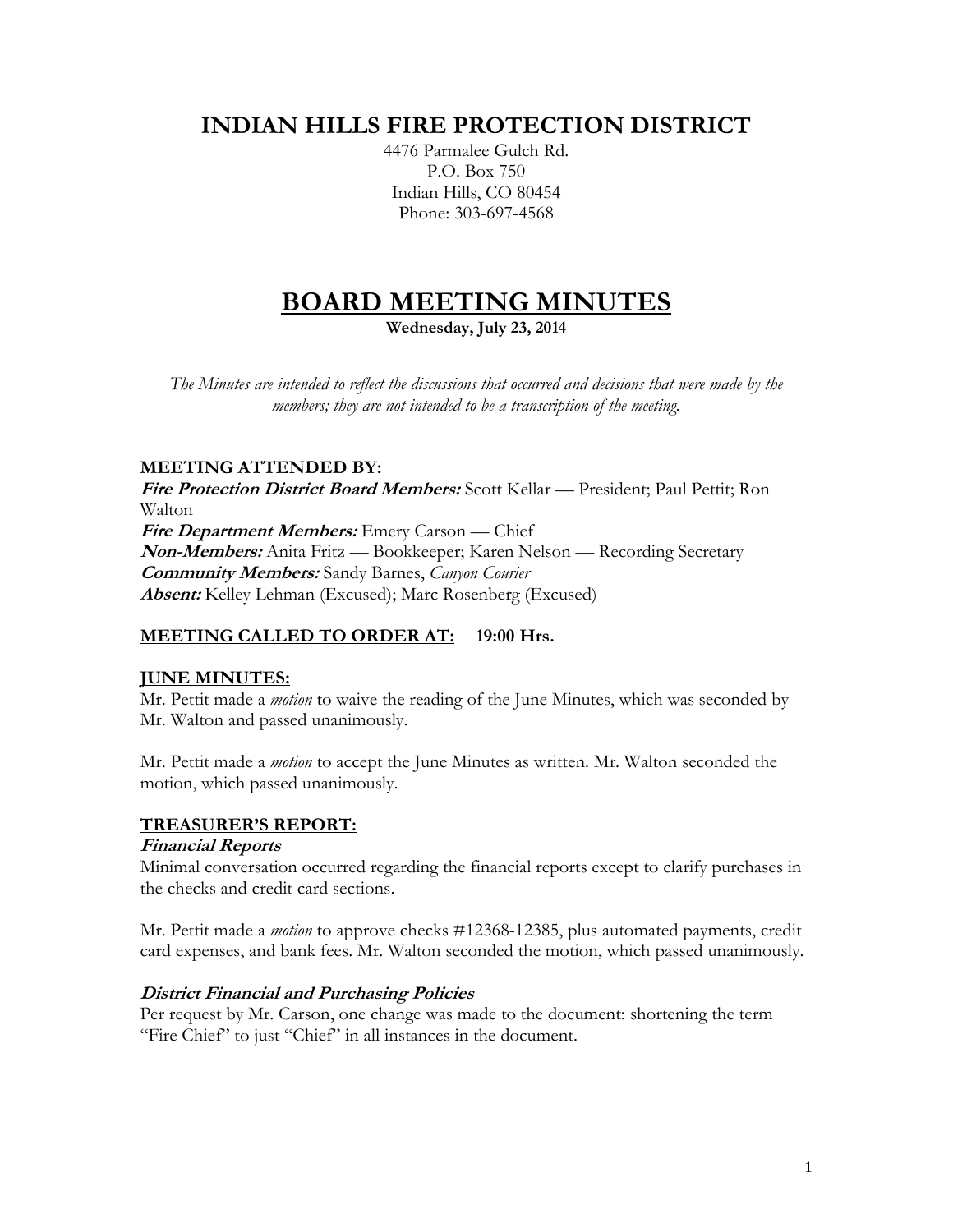Mr. Pettit made a *motion* to approve the Indian Hills Fire Protection District Financial & Purchasing Policies document. Mr. Walton seconded the motion, which passed unanimously.

It was noted that the document would eventually be presented in memo style in a District policy book.

# **District Audit**

Ms. Fritz stated that a draft of the District's audit had been distributed to Board members on June 30. It would be completed and submitted on July 31. Mr. Kellar requested that a representative from the audit firm attend the next Board meeting. He also suggested that the audit firm review the District's newly approved Financial & Purchasing Policies document.

# **DEPARTMENT/OFFICERS' REPORTS:**

# **Fire Marshal — Randy Rudloff**

Not present; no report submitted. Mr. Carson shared that road standards for the County have been completed. Brief discussion followed. Mr. Carson also stated that the new owner of the equestrian center is eager to comply with requirements and plans to change the property to R1 zoning.

# **Chief — Emery Carson**

A report was distributed and various items were discussed. Mr. Carson began by stating that a new extractor has been installed for the Department's turnout gear. He is waiting for it to be programmed, he added.

The minor lot line adjustment is complete except for signatures on the mylar, which should be complete by early the following week, Mr. Carson said. He explained that the mylar has to be sent to Kansas State Bank for signatures before being returned to the County to be recorded. In unrelated land news, Mr. Carson noted that the easements for the parking lot and helipad across from the station have been completed.

In grant news, new radios have been installed in all apparatus, Mr. Carson said, adding that he is still waiting for the purchase order for the EMTS grant to buy items.

Next, Mr. Carson reported that ambulance collections for the year are at more than \$23,000 as of the end of June, with a 64% collection rate.

Mr. Carson shared that he has spoken with Jefferson County Planning and Zoning about rules and regulations for the public sign that will be erected in front of the station. He said that he will have pricing by the next Board meeting. Upgrades to office computers will begin the following week, he added.

Next, Mr. Carson referenced a public exclusion notice for a property whose owner is petitioning to switch from Indian Hills to Evergreen's fire district. A hearing to this effect will be held at the August Board meeting, he added.

Mr. Carson concluded his report by summarizing the calls for the month, which total 28 to date. He said that the District was up to 136 calls for the year.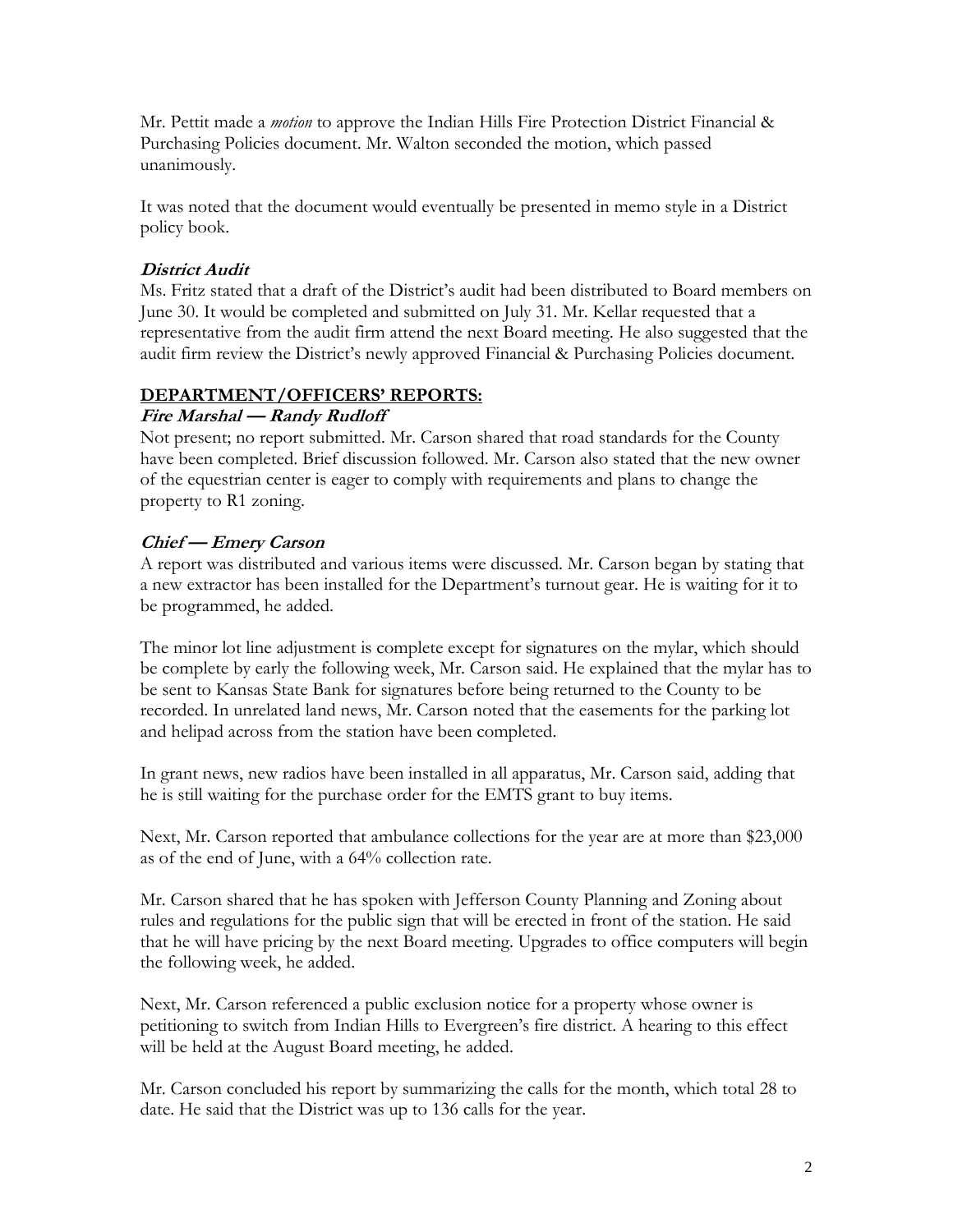Mr. Carson also noted that roughly \$12,500 had been brought in from the Fourth of July festivities. Expenses have yet to be figured, he said.

**Assistant Chief — Marc Rosenberg**

Not present; no report submitted.

**Fire Captain — Scott Case** Not present; no report submitted.

**EMS Captain — Bob Fager** Not present; no report submitted.

# **OLD BUSINESS:**

**Fire Trucks Plus Lawsuit Update** It was noted that a hearing would be held the following day. No other news was reported.

# **Employee Handbook Cover Letter**

Mr. Kellar stated that minor changes would be made to the draft and then it could be signed.

# **Building Committee**

It was noted that a new building committee would be put in place after the Board's strategic planning session the following month.

# **Five-Year Plan Study Session**

After discussion, the Board agreed to schedule an offsite study session for a Saturday in August. No date was finalized.

# **Sale of Noble Property**

It was reiterated that a Special Meeting could be scheduled if necessary when the lot line adjustments are finalized.

# **Additional Topic**

The Board agreed that there are no ballot issues for the upcoming November election.

# **Pension Board Meeting**

It was noted that a pension board meeting will be held prior to the August Board meeting beginning at 6:30 pm.

# **ADJOURNED AT: 19:43**

There being no more business to discuss, Mr. Pettit made a *motion* to adjourn the meeting, which was seconded by Mr. Walton and passed unanimously.

*President:*

*Secretary:*